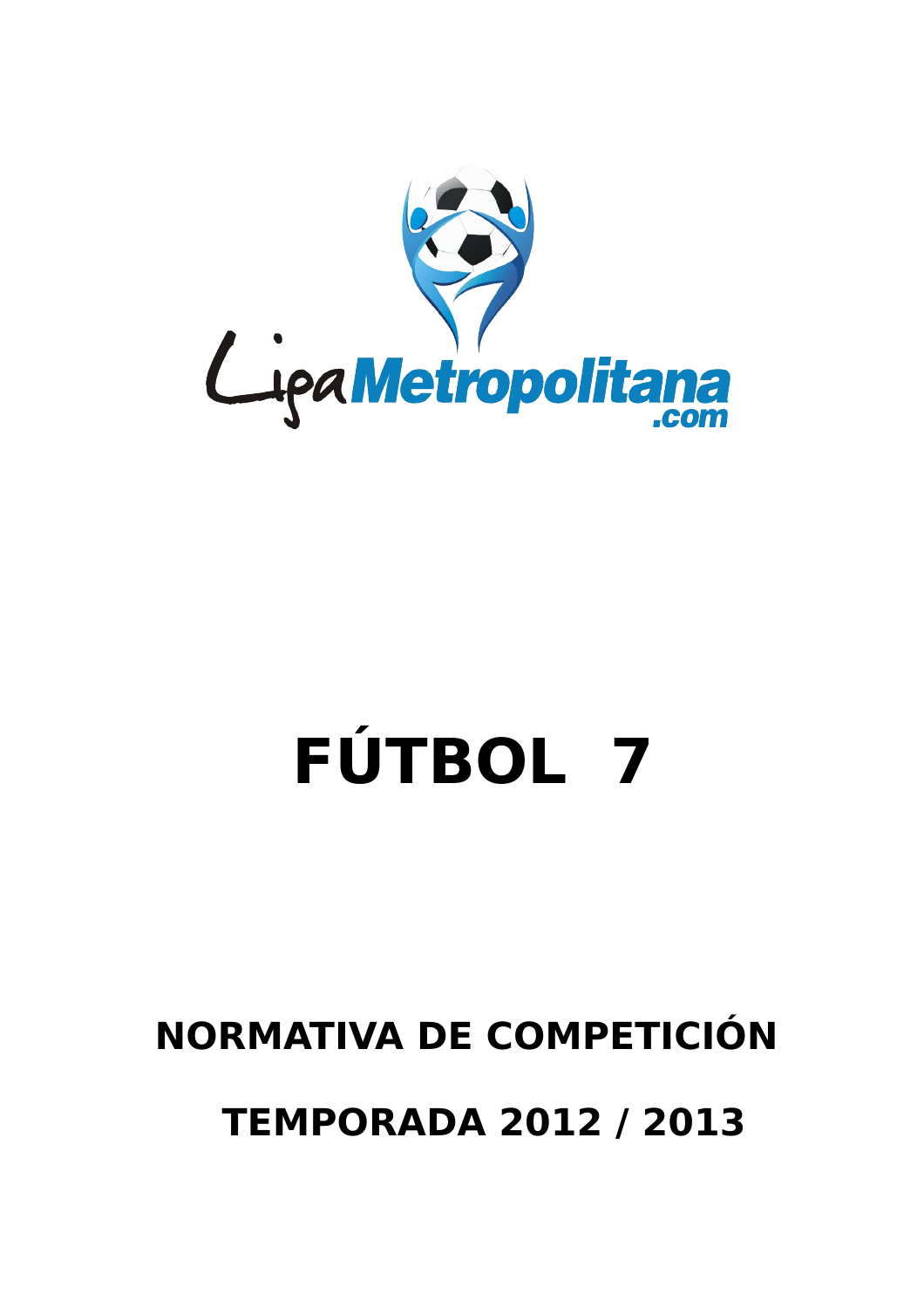

#### **SE CREAN LAS PRESENTES NORMAS QUE TIENE POR OBJETO UN MEJOR DESARROLLO DE LAS COMPETICIONES, PARA CONOCIMIENTO DE TODOS LOS AFILIADOS.**

#### **RÉGIMEN DE SANCIONES DISCIPLINARIAS Y NORMATIVA DE COMPETICIÓN.-**

CON EL SIMPLE ÁNIMO DE CONSEGUIR UNAS COMPETICIONES LO MÁS DEPORTIVAS POSIBLES, QUE CONLLEVEN AL RESPETO MUTUO ENTRE JUGADORES, JUECES Y AFICCIONADOS Y AL ESTRICTO CUMPLIMIENTO DE LAS NORMAS DE COMPETICIÓN; SU INFRACCIÓN, COMO LAS DEMÁS ÓRDENES DEL ÁMBITO SOCIAL, ESTAN SUJETAS A JUICIO Y PENALIZACIÓN.

EL RADIO DE ACCIÓN DE LA NORMATIVA DISCIPLINARIA, SE EXTIENDE A TODAS LAS INCIDENCIAS OCURRIDAS COMO CONSECUENCIA DE LOS PARTIDOS DE LAS COMPETICIONES ORGANIZADAS POR LA **ligametropolitana.com**

LA POTESTAD DISCIPLINARIA DE LA LIGA DE FÚTBOL 7 CORRESPONDE AL COMITÉ DE COMPETICIÓN EN PRIMERA INSTANCIA. COMO SEGUNDA INSTANCIA CORRESPONDERÁ AL COMITÉ DE APELACIÓN.

# **R E C U R S O S**

#### **1º) HOJA DE ALEGACIONES.-**

ESCRITO ENVIADO, AL COMITÉ DE COMPETICIÓN EN UN PLAZO DE 48 HORAS, POR EL DELEGADO DEL CLUB AFECTADO POR LAS INCIDENCIAS DEL PARTIDO, ACLARANDO, ACEPTANDO O PIDIENDO DISCULPAS, ANTES DE CONOCER LA SANCIÓN QUE CORRESPONDIERA IMPONER AL COMITÉ DE COMPETICIÓN.

#### **2º) PLIEGO DE DESCARGOS.-**

ESCRITO ENVIADO, AL COMITÉ DE COMPETICIÓN EN EL TRANSCURSO DEL TIEMPO QUE DURE LA SANCIÓN, POR EL SANCIONADO O POR SU REPRESENTANTE (DELEGADO), ALEGANDO EN EL MISMO CUANTO CONSIDERE NECESARIO PARA SU DEFENSA.

#### **3º) HOJA DE RECLAMACIONES.-**

ESCRITO ENVIADO POR LOS DELEGADOS, AL COMITÉ DE COMPETICIÓN DE LA ORGANIZACIÓN, POR EL CUAL PRESENTA DENUCIA CONTRA OTRO CLUB QUE SE BENEFICIA, INFRINGIENDO LA NORMATIVA DE COMPETICIÓN O EL RÉGIMEN DISCIPLINARIO.

TODAS LAS DENUNCIAS QUE SE PRESENTEN, TENDRÁN QUE ESPECIFICAR MOTIVOS CONCRETOS DE LA MISMA, DE NO SER ASI, SERÁN DESESTIMADOS POR DEFECTO DE FORMA.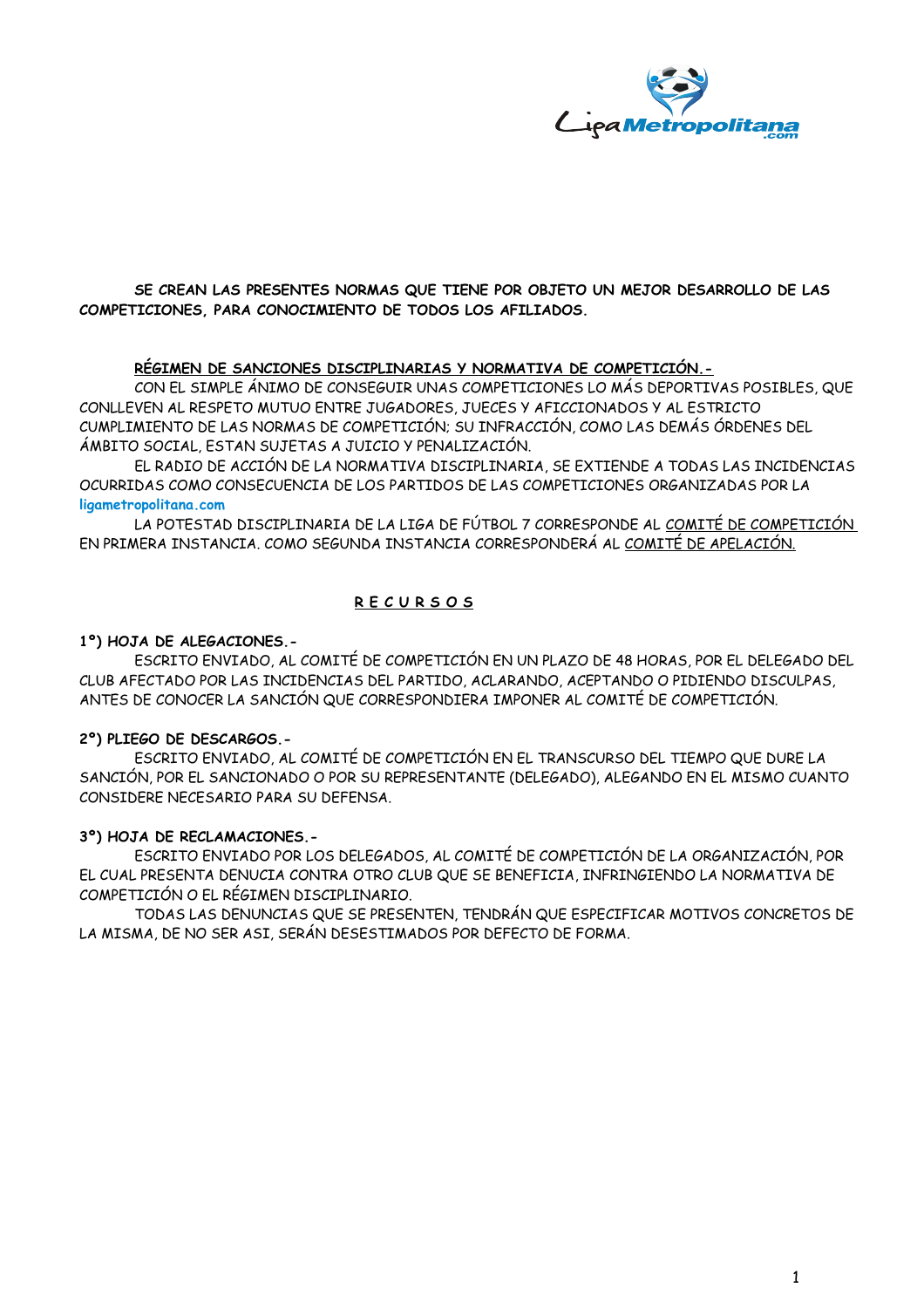

### **ORGANIZACIÓN DE LOS PARTIDOS.- ART.1**

**1. -** LOS ENCUENTROS SE JUGARÁN PREFERENTEMENTE DE SÁBADOS A DOMINGOS, CON LOS HORARIOS SIGUIENTES COMO COMIENZO DE PARTIDO:

\* LOS SÁBADOS, BANDA HORARIA: DESDE LAS 14,00 HORAS A 22,00 HORAS.

\* LOS DOMINGOS, BANDA HORARIA: DESDE LAS 09,00 HORAS A 22,00 HORAS.

LOS HORARIOS PARA POSIBLES PARTIDOS SEMANALES SERA:

\* DE LUNES A VIERNES: BANDA HORARIA DESDE LAS 21,00 HORAS, A 23,00 HORAS, COMO COMIENZO.

**2. -** ESTOS HORARIOS SON SIN PREJUICIO A QUE LOS DELEGADOS ACUERDEN OTRO MUTUAMENTE, PERO SIEMPRE CUMPLIENDO LA NORMA DE ACTA DE PRESENTACIÓN. LOS HORARIOS DE LOS PARTIDOS SERÁN DESIGNADOS POR EL COMITÉ ORGANIZADOR.

**3.-** UN CLUB PUEDE UTILIZAR COMO CAMPO PROPIO, (LOCATARIO), VARIAS INSTALACIONES DEPORTIVAS DIFERENTES.

**4.-** UNA INSTALACIÓN DEPORTIVA PUEDE SER UTILIZADA COMO CAMPO PROPIO (LOCATARIO) POR VARIOS CLUBS, CORRESPONDIENDO LA ORGANIZACIÓN DEL ENCUENTRO, AL EQUIPO QUE FIGURE EN EL PRIMER ORDEN EN EL CALENDARIO DE COMPETICIÓN.

**5.-** LOS PARTIDOS SIEMPRE PODRÁN ADELANTARSE A CUALQUIER DÍA DE LA SEMANA DENTRO DE LA JORNADA CORRESPONDIENTE, (SIEMPRE QUE AMBOS CLUBS ESTEN DE ACUERDO), PERO NUNCA PODRAN POSPONERSE, SALVO CAUSA MAYOR, Y PREVIA PETICIÓN DE APLAZAMIENTO AL COMITÉ DE COMPETICIÓN.

#### **6.- APLAZAMIENTOS:**

SÓLO SE ATENDERÁN APLAZAMIENTOS SOBRE LA BASE DE CAUSAS DE FUERZA MAYOR, FALLECIMIENTOS, ENFERMEDADES MÚLTIPLES O ACCIDENTES, TODAS LAS DEMÁS CAUSAS, TENDRÁN QUE PONERSE DE ACUERDO CON EL EQUIPO RIVAL, Y ESTE QUE ACEPTE DICHOAPLAZAMIENTO COMUNICANDOLO AMBOS A LA ORGANIZACIÓN.

EL PARTIDO APLAZADO SE JUGARÁ EN SÁBADO, DOMINGO O CUALQUIER OTRO DÍA DE LA SEMANA, SEGÚN PROGRAMACIÓN DEL PARTIDO DE LA JORNADA DE AMBOS EQUIPOS.

**7.-** EL TIEMPO DE DURACIÓN DE LOS PARTIDOS SERA DE LA SIGUIENTE MANERA: 50 MINUTOS DE JUEGO, DIVIDIDO EN DOS PERÍODOS DE 25 MINUTOS, CON UN DESCANSO DE 5 MINUTOS.

#### **8. -PROGRAMACIÓN DE UN ENCUENTRO:** SE HARA DE ESTA MANERA:

A)TODO CLUB QUE NECESITE PEDIR UN DETERMINADO DÍA Y HORARIO PARA LA CELEBRACIÓN DE SU PARTIDO, DEBERÁ COMUNICARLO A LA ORGANIZACIÓN, EL LUNES, O MARTES ANTERIOR A LA JORNADA. SÓLO PODRÁ SOLICITARLO EL LOCATARIO. TODO PARTIDO PUBLICADO EN LA WEB NO PODRÁ SER CAMBIADO.

B) LOS CLUBS LLAMARÁN A LA ORGANIZACIÓN, EL JUEVES ANTERIOR A LA JORNADA, PARA CONFIRMAR HORARIO, DIA Y CAMPO DE SU PARTIDO, TAMBIÉN SE PODRA VER EL HORARIO DEL MISMO EN LA WEB: **[www.ligametropolitana.com](http://www.ligametropolitana.com/)**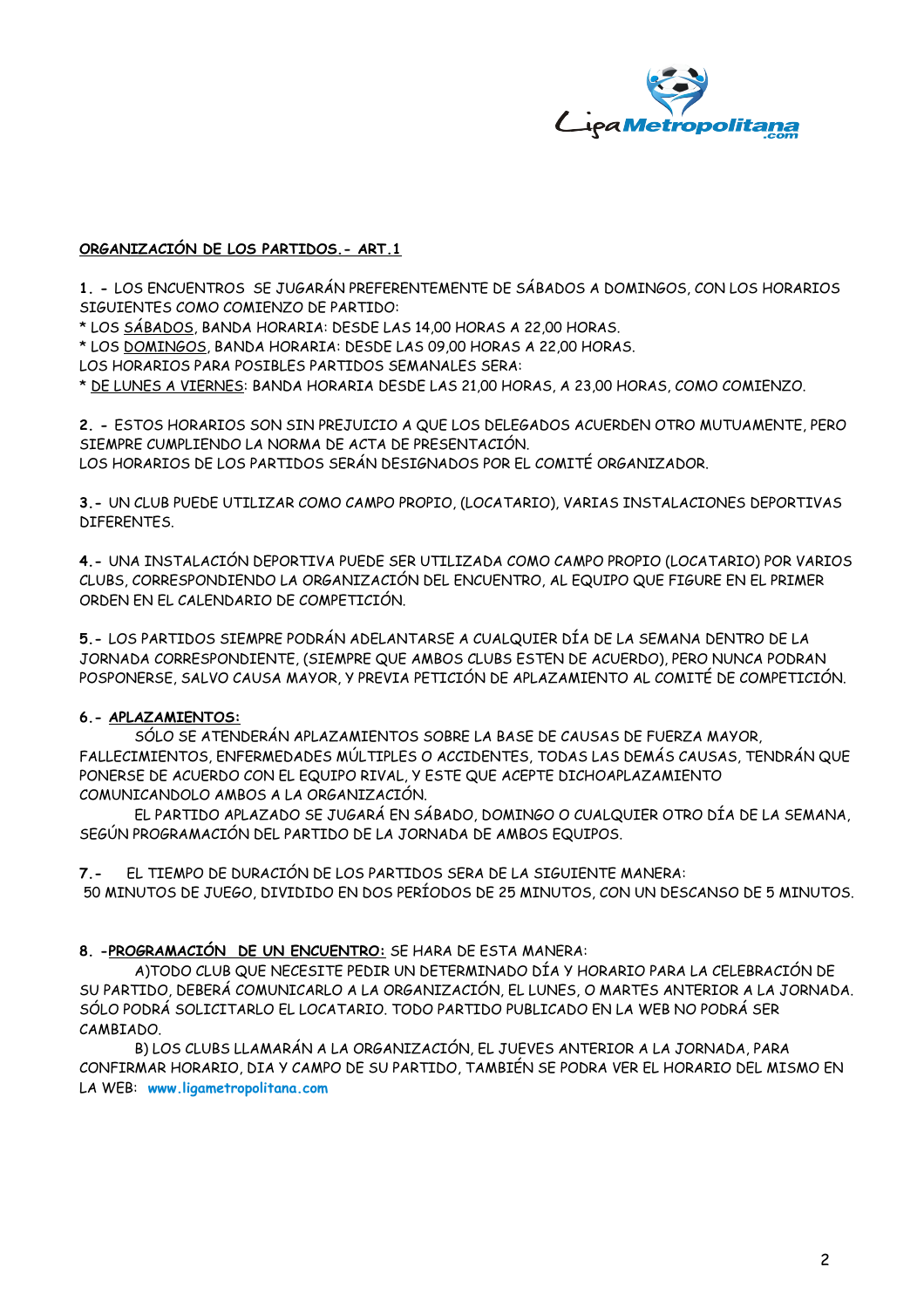

#### **DESAROLLO DE LOS PARTIDOS.- ART. 2 LAS REGLAS DE JUEGO SERÁN LAS SIGUIENTES:**

**1).-** LOS EQUIPOS Y DELEGADOS DE AMBOS EQUIPOS ENTREGARÁN **( 15 ) MINUTOS** ANTES DE LA HORA SEÑALADA DE COMIENZO DEL PARTIDO LAS FICHAS AL ÁRBITRO, DE NO HACERLO ASI, SE HARA CONSTAR EN EL ACTA Y LA INFRACCIÓN SERA SANCIONADA ECONÓMICAMENTE. EL ACTA SERÁ FIRMADA, POR LOS DELEGADOS Y CAPITANES DE AMBOS CLUBS, ANTES DEL COMIENZO DEL PARTIDO.

**2). -** LA ESPERA PARA LA PRESENTACIÓN DE LOS EQUIPOS SERÁ DE **( 5 ) MINUTOS**. A CONTINUACIÓN, EL ÁRBITRO CIERRA EL ACTA Y PUEDE ABANDONAR EL TERRENO DE JUEGO. SI EL PARTIDO ES SUSPENDIDO ANTES DEL COMIENZO DE LA SEGUNDA PARTE LOS EQUIPOS PODRAN INCORPORAR NUEVOS JUGADORES, SI DIERA COMIENZO LA SEGUNDA PARTE NO PODRAN INCORPORAR NUEVOS JUGADORES.

**3). -** A EFECTOS DE COMPETICIÓN, LA PRESENTACIÓN DE UN EQUIPO **( 5 ) MINUTOS** MÁS TARDE DE LA HORA SEÑALADA SERÁ CALIFICADA COMO INCOMPARECENCIA, SALVO CAUSAS DE FUERZA MAYOR QUE DEBERÁN SER DEBIDAMENTE PROBADAS.

**4). –** EL MÍNIMO DE JUGADORES PARA QUE COMIENCE UN PARTIDO SERÁ DE **( 5 ) CINCO**, EN AMBOS EQUIPOS Y UN MÁXIMO DE **( 15 ) QUINCE**. EN CASO DE QUE UNO DE LOS EQUIPOS NO DISPUSIERA DEL MÍNIMO DE JUGADORES ESTIPULADOS EN EL APARTADO ANTERIOR, SOBRE LA CANCHA DE JUEGO, Y UNA VEZ AGOTADOS LOS **( 5 ) MINUTOS** DE ESPERA, ÉL ARBITRO NO COMENZARÁ EL ENCUENTRO, HACIENDO CONSTAR EN EL ACTA TAL CIRCUNSTANCIA.

**5). -** LOS DELEGADOS DE AMBOS CLUBS, PRESENTARÁN AL INICIO, **ÚNICAMENTE LAS FICHAS DE AQUELLOS JUGADORES QUE ESTEN EN LA CANCHA Y EN DISPOSICIÓN DE JUGAR** , Y SEGÚN COMPAREZCAN LOS JUGADORES SE PRESENTARÁN SUS FICHAS. ESTA CIRCUNSTANCIA SERÁ VÁLIDA SÓLAMENTE HASTA EL INICIO DE LA 2ª PARTE.

**6). -** LOS CLUBS QUE PARTICIPEN COMO VISITANTES, Y NO TENGAN EQUIPAJE DIFERENTE AL EQUIPO LOCAL, Y NO SE PUDIERA CELEBRAR EL PARTIDO POR ESTE MOTIVO, SE LES SANCIONARÁ CON LA PERDIDA DEL PARTIDO Y LA SANCIÓN ECONÓMICA.

**7). -** SE EMPLEARÁN LOS BALONES DE LA TALLA **( 4 )** FUESE CUAL FUESE SU MARCA.

**8). -** DE LA SUSPENSIÓN DE LOS PARTIDOS, CUANDO UN PARTIDO NO SE EMPIECE (NO SE SACA DE CENTRO), SE CONSIDERARÁ PARTIDO APLAZADO

**9). -** SI A LO LARGO DE LAS DISTINTAS COMPETICIONES, ALGUN EQUIPO RESULTARA EXCLUÍDO POR PROPIA VOLUNTAD O POR DECISIÓN DEL COMITÉ DE COMPETICIÓN, PERDERÁ SUS DERECHOS TANTO DEPORTIVOS COMO ECONÓMICOS.

**10).- SEGURIDAD DE LOS JUGADORES.-** LOS JUGADORES QUE USEN GAFAS, PODRÁN SER ALINEADOS BAJO SU RESPONSABILIDAD HACIENDOLO CONSTAR EN EL ACTA Y FIRMANDOLA.

**11).– SEGURO MÉDICO.-** TODO JUGADOR LESIONADO TENDRÁ QUE SER ATENDIDO EN EL CENTRO PREVIAMENTE DESIGNADO POR LA ORGANIZACIÓN. SI LA LESIÓN ES URGENTE, PODRÁ ACUDIR AL CENTRO, DE FORMA INMEDIATA CON LA LICENCIA Y EL ACTA DEL PARTIDO DONDE TENDRÁ QUE ESTAR REFLEJADO EL SINIESTRO.

**12).-** TODOS LOS JUGADORES ESTAN OBLIGADOS A **UTILIZAR ESPINILLERAS**. TODO JUGADOR QUE NO UTILICE ESPINILLERAS NO PODRÁ JUGAR Y LA COMPAÑÍA DE SEGUROS NO SE RESPONSABILIZARÁ DE DICHAS LESIONES.

#### **CENTROS MÉDICOS:**

**PERPETUO SOCORRO (EL CASTRO) - MANUEL OLIVIE Nº11 – 986411466-VIGO**

**CLINICA LOS ROBLES - MARTINEZ GARRIDO Nº106 – 986262265-VIGO**

**CLINICA CONCHEIRO – AVDA. DE MADRID Nº6 – 986413244 - VIGO**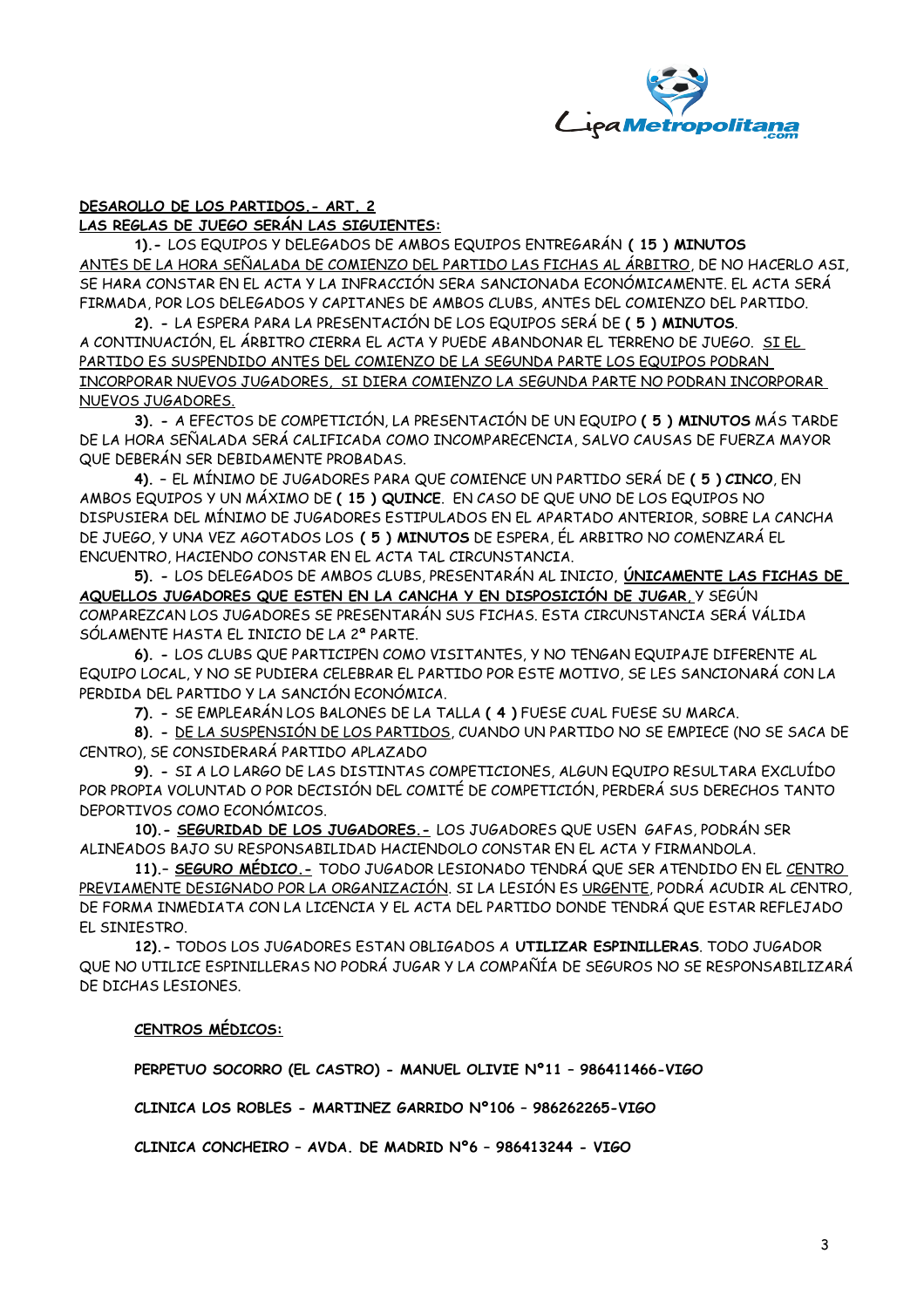

**12). - INSTALACIONES.-** EN LAS INSTALACIONES QUE SE CELEBREN PARTIDOS, QUE CORRESPONDAN A TORNEOS REALIZADOS POR LA **ligametropolitana.com**, TODOS LOS GASTOS QUE SE OCASIONEN PRODUCIDOS POR: ROTURAS, DESPERFECTOS, ACTOS VANDALICOS, ETC., CORRERÁN A CARGO DEL EQUIPO QUE LOS OCASIONE, DE NO HACER EFECTIVOS DICHOS GASTOS, SE TOMARÁN LAS MEDIDAS PERTINENTES, QUE PUEDEN LLEGAR A LA EXPULSIÓN DEL EQUIPO.

#### **13). - DESCALIFICACIONES POR DOBLE TARJETA AMARILLA EN UN MISMO PARTIDO.-**

**A)** AL ENSEÑARLE LA PRIMERA TARJETA AMARILLA, EL JUGADOR ESTARA **( 2 ) MINUTOS SIN PODER JUGAR** Y NO DEBERÍA SER NECESARIO MOSTRARLE LA TARJETA ROJA. (CRITERIO ARBITRAL).

**B)** DOS TARJETAS AMARILLAS EN EL MISMO PARTIDO **NO SIEMPRE SERÁN MOTIVO DE SUSPENSIÓN DE ALGUN PARTIDO.** PERO CONLLEVA SANCIÓN ECONÓMICA.

**C)** CUANDO EL COMPONENTE DE UN EQUIPO, SEA DESCALIFICADO O EXPULSADO, TENDRÁ QUE DIRIJIRSE OBLIGATORIAMENTE A LOS VESTUARIOS, O POR SU VOLUNTAD ABANDONAR LA INSTALACIÓN DEPORTIVA, HASTA LA FINALIZACIÓN DEL PARTIDO DEL QUE FUE EXCLUIDO.

**D) ABSOLUTAMENTE TODAS LAS TARJETAS AMARILLAS**, SUMARÁN PUNTOS A LA DEPORTIVIDAD DEL EQUIPO.

**E)** EL COMPONENTE DEL EQUIPO, QUE CAUSE DESPERFECTOS MATERIALES, A LOS ÁRBITROS, AUXILIARES, DIRECTIVOS, TENDRÁ QUE APORTAR EL IMPORTE DEL DAÑO OCASIONADO, MIENTRAS NO CUMPLA ESTE REQUISITO NO PODRÁ PARTICIPAR EN LAS COMPETICIONES REGIDAS POR ESTA ORGANIZACION, A PARTE DE LOS PARTIDOS DE SANCIÓN QUE LE CORRESPONDA POR SU ACTO.

**14).-** CUANDO UN ÁRBITRO SE VEA EN LA NECESIDAD DE SUSPENDER UN PARTIDO, POR CAUSA DE INCIDENTE DE JUGADORES, DELEGADOS O MIEMBROS DE ALGÚN CLUB O AMBOS EQUIPOS, EL COMITÉ DARÁ POR PERDIDO EL PARTIDO AL EQUIPO CAUSANTE, O EN SU CASO EL PARTIDO LO PERDERÁN AMBOS EQUIPOS. EN CASO DE COPA SERÍAN ELIMINADOS.

**15).-** CUANDO UN ÁRBITRO SE VEA EN LA NECESIDAD DE SUSPENDER UN PARTIDO POR CAUSA DE AGRESIÓN A SU PERSONA, EL COMITÉ DE COMPETICIÓN DARA POR PERDIDO EL PARTIDO AL EQUIPO QUE PERTENECIESE EL AGRESOR, SEA JUGADOR, MIEMBRO INTEGRANTE DEL MISMO, O INCLUSO ESPECTADOR DEBIDAMENTE IDENTIFICADO CON EL EQUIPO.

# **16).- FALTAS COMETIDAS POR JUGADORES, TÉCNICOS, DELEGADOS, AUXILIARES, DIRIGENTES Y SUS SANCIONES:**

# **TARJETA ROJA DIRECTA.**

 **LA TARJETA ROJA, NO SIEMPRE CONLLEVA SANCIÓN DEPORTIVA**, DEPENDIENDO DEL MOTIVO Y A CRITERIO DEL COMITÉ DE COMPETICIÓN, PERO SI SANCIÓN ECONÓMICA.

**1. SE SANCIONARÁ, DE UNO A TRES PARTIDOS, Y MULTA CORRESPONDIENTE:**

· DIRIGIRSE A LOS ÁRBITROS CON EXPRESIONES DE MENOSPRECIO O COMETER ACTOS DE DESCONSIDERACIÓN HACIA LOS MISMOS.

· AMENAZAR, COACCIONAR O REALIZAR ACTOS VEJATORIOS DE PALABRA, OBRA, INSULTAR U OFENDER GRAVE O REITERADAMEMTE A CUALQUIER JUGADOR O MIEMBRO DEL EQUIPO CONTRARIO.

· EL INTENTO DE AGRESIÓN A CUALQUIERA DE LAS PERSONAS INDICADAS ANTERIORMENTE.

· EMPLEAR EN EL TRANSCURSO DEL JUEGO MEDIOS O PROCEDIMIENTOS VIOLENTOS QUE ATENTEN A LA INTEGRIDAD DE UN JUGADOR SIN CAUSARLE DAÑO.

· PROVOCAR O INCITAR A OTROS JUGADORES, EXPRESARSE DE FORMA ATENTADORA AL DECORO, OFENDER A ALGÚN ESPECTADOR O AL PÚBLICO.

**2. SE SANCIONARÁ, DE CUATRO A DOCE PARTIDOS, Y MULTA CORRESPONDIENTE:**

· AMENAZAR, COACCIONAR O REALIZAR ACTOS VEJATORIOS, INSULTAR U OFENDER GRAVE O REITERADAMENTE A CUALQUIER MIEMBRO DEL EQUIPO ARBITRAL.

· EL INTENTO DE AGRESIÓN A CUALQUIERA DE LAS PERSONAS INDICADAS ANTERIORMENTE.

· LA AGRESIÓN CONSUMADA A CUALQUIER MIEMBRO DE LOS EQUIPOS CONTENDIENTES.

· CAUSAR DAÑOS EN LAS INSTALACIONES DEPORTIVAS.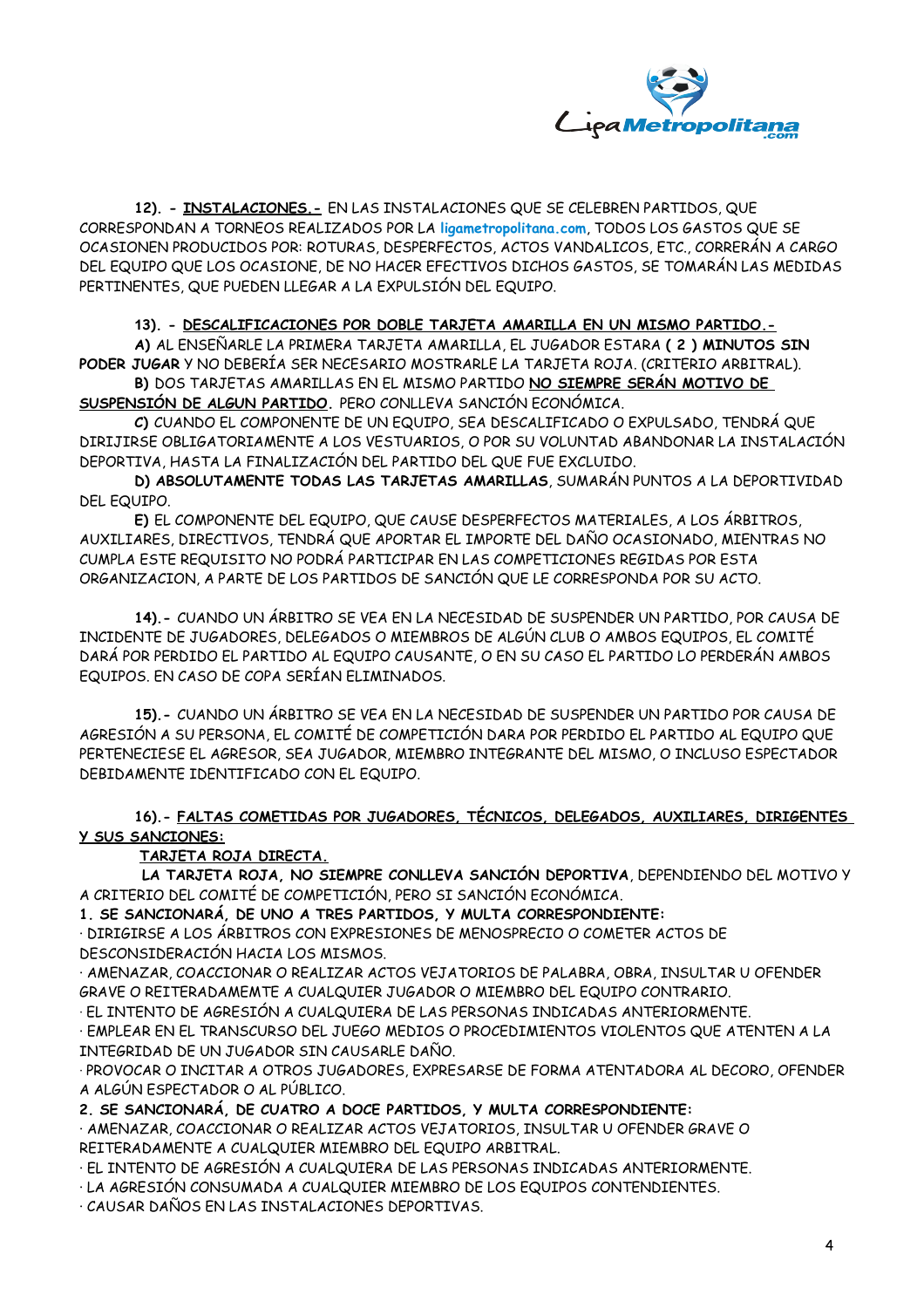

# **3. SE SANCIONARÁ, DE TRECE A VENTICINCO PARTIDOS, Y MULTA CORRESPONDIENTE:**

· LA AGRESIÓN CONSUMADA A CUALQUIER MIEMBRO DEL EQUIPO ARBITRAL

· LA REALIZACIÓN DE ACTOS QUE PROVOQUEN LA SUSPENSIÓN DEL PARTIDO.

· EL EMPLEO DE MEDIOS VIOLENTOS DURANTE EL JUEGO, PRODUCIENDO DAÑO O LESIÓN DE CARÁCTER **GRAVE** 

· LA INTERVENCIÓN EN LOS SUPUESTOS DE ALINEACIÓN INDEBIDA DE JUGADORES.

· CUANDO LA AGRESIÓN A UN MIEMBRO DEL EQUIPO ARBITRAL SEA DE CARÁCTER MENOS GRAVE O GRAVE, SE CASTIGARÁ CON LA SANCIÓN A PERPETUIDAD.

**NOTA:** TODO JUGADOR QUE SEA SANCIONADO EN LAS COMPETICIONES QUE ORGANICE **ligametropolitana.com DE FÚTBOL 7 Y FÚTBOL SALA** , NO PODRÁ PARTICIPAR EN NINGUNA DE ELLAS MIENTRAS DURE LA SANCIÓN. EL CUMPLIMIENTO DE LA MISMA SERÁ EN LA JORNADA O JORNADAS SIGUIENTES A CELEBRAR.

#### **17) SANCIONES:**

DICHAS RESOLUCIONES SE PODRÁN VER EN LA WEB :**ligametropolitana.com**

**18).-BAREMO DE SANCIONES ECONÓMICO DEPORTIVAS DEL RÉGIMEN DISCIPLINARIO:**

#### **\* NO PRESENTAR FICHA.-**

SANCIÓN 5,00 €UROS Y 5 PUNTOS A LA DEPORTIVIDAD.

#### **\* NO PRESENTAR BALÓN.-**

EL EQUIPO LOCATARIO TENDRÁ QUE PRESENTAR 2 BALONES EN CONDICIONES Y EL VISITANTE UNO, EN CASO DE NO HACERLO, SE SANCIONARÁ ECONÓMICAMENTE AL EQUIPO QUE NO PRESENTE BALÓN. EQUIPO LOCAL 3.00  $\epsilon$  Y EQUIPO VISITANTE 1.00  $\epsilon$ 

**\* JUGADORES INSUFICIENTES PARA LA CELEBRACIÓN DEL PARTIDO.-**

SANCIÓN 20,00 €UROS Y 20 PUNTOS A LA DEPORTIVIDAD.

**\* NO TERMINAR EL PARTIDO POR JUGADORES INSUFICIENTES.-** 10 PUNTOS A LA DEPORTIVIDAD.

**\* ALINEAR ALGUN JUGADOR QUE NO ESTE INSCRITO EN EL SEGURO MÉDICO DEPORTIVO.-** SANCIÓN 50,00 €UROS Y 50 PUNTOS A LA DEPORTIVIDAD.

> **\* TARJETA AMARILLA.-** SANCIÓN 2 €UROS Y 2 PUNTOS A LA DEPORTIVIDAD.

**\* DOBLE TARJETA AMARILLA EN UN MISMO PARTIDO.-** SANCIÓN 4,00 €UROS Y 4 PUNTOS A LA DEPORTIVIDAD. **NO SIEMPRE TIENE SUSPENSIÓN DEPORTIVA**

**\* TARJETA ROJA.-** SANCIÓN 3,00 €UROS Y 3 PUNTOS A LA DEPORTIVIDAD. **Y SUSPENSIÓN SEGÚN NORMATIVA**

**\* POR CADA PARTIDO DE SUSPENSIÓN.-** SANCIÓN 3,00 €UROS Y 3 PUNTOS A LA DEPORTIVIDAD.

**\* POR CADA MES DE INHABILITACIÓN.-** SANCIÓN 6,00 €UROS Y 6 PUNTOS A LA DEPORTIVIDAD.